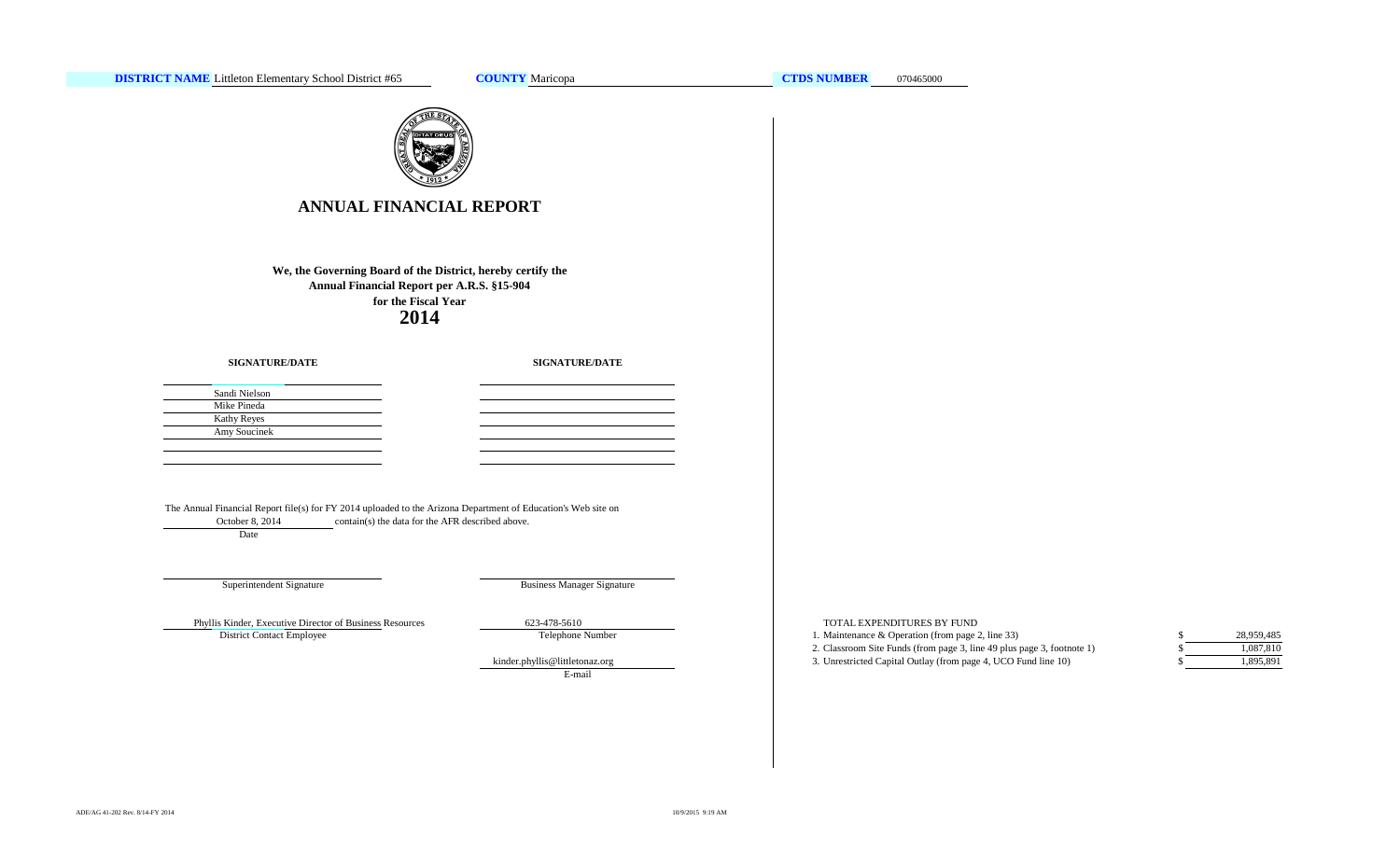| <b>DISTRICT NAME</b> Littleton Elementary School District #65                         |                          | <b>COUNTY</b> Maricopa |                 |                     |                     | <b>CTDS NUMBER</b> 070465000                                                         |
|---------------------------------------------------------------------------------------|--------------------------|------------------------|-----------------|---------------------|---------------------|--------------------------------------------------------------------------------------|
|                                                                                       |                          |                        |                 |                     |                     |                                                                                      |
|                                                                                       | <b>MAINTENANCE</b>       | <b>UNRESTRICTED</b>    |                 | <b>SOFT CAPITAL</b> |                     |                                                                                      |
|                                                                                       | AND OPERATION            | CAPITAL OUTLAY         | ADJACENT WAYS   | <b>ALLOCATION</b>   | <b>DEBT SERVICE</b> |                                                                                      |
| <b>FUNDS AVAILABLE</b>                                                                | <b>FUND 001</b>          | <b>FUND 610</b>        | <b>FUND 620</b> | <b>FUND 625</b>     | <b>FUND 700</b>     |                                                                                      |
|                                                                                       | <b>ACTUAL</b>            | <b>ACTUAL</b>          | <b>ACTUAL</b>   | <b>ACTUAL</b>       | <b>ACTUAL</b>       |                                                                                      |
| Beginning Fund Balance (1)                                                            | (2,042,460)              | 1,264,153              | 467,874         | 2,374,437           | 2,547,237           |                                                                                      |
| <b>REVENUE</b>                                                                        |                          |                        |                 |                     |                     |                                                                                      |
| 1000 Local                                                                            |                          |                        |                 |                     |                     |                                                                                      |
| 1110 Property Taxes                                                                   | 7,319,930                | 1,819,081              | 388,645         |                     | 1,873,393 2         | (1) The Maintenance and Operation Fund beginning fund balance includes the revolving |
| 1140 Penalties and Interest on Taxes                                                  |                          |                        |                 |                     |                     | account cash balance of<br>$\mathbb{S}$<br>at 7/1/13.                                |
| 1280 Revenue in Lieu of Taxes                                                         | 432,523                  | 99,996                 | 21,584          |                     | 105,281             |                                                                                      |
| 1310 Tuition from Individuals<br>1320 Tuition from Other Arizona Districts            |                          |                        |                 |                     |                     | (2) The Government Property Lease Excise Tax revenue included on line 18 is<br>s.    |
| 1330 Tuition from Out-of-State Districts                                              |                          |                        |                 |                     |                     |                                                                                      |
| 1340 Tuition from Other Private Sources (Other than Individuals)                      |                          |                        |                 |                     |                     | (3) The Maintenance and Operation Fund ending fund balance includes the revolving    |
| 1350 Tuition from Other Government Sources Within Arizona                             |                          |                        |                 |                     |                     | account cash balance of<br>$\mathbf{s}$<br>at 6/30/14.                               |
| 1360 Tuition from Other Government Sources Outside Arizona                            | 10                       |                        |                 |                     |                     | 10.                                                                                  |
| 1410 Transportation Fees from Individuals                                             | 11.                      |                        |                 |                     |                     | 11.                                                                                  |
| 1420 Transportation Fees from Other Arizona Districts                                 | 12.                      |                        |                 |                     |                     | 12.                                                                                  |
| 1430 Transportation Fees from Out-of-State Districts                                  | 13.                      |                        |                 |                     |                     | 13.                                                                                  |
| 1440 Transportation Fees from Other Private Sources (Other than Individuals)          | 14                       |                        |                 |                     |                     | $\overline{4}$                                                                       |
| 1450 Transportation Fees from Other Government Sources Within Arizona                 | 15.                      |                        |                 |                     |                     | 15.                                                                                  |
| 1460 Transportation Fees from Other Government Sources Outside Arizona                | 16.                      |                        |                 |                     |                     | 16.                                                                                  |
| 1500 Investment Income                                                                | 17.                      | 4,063                  | 2,056           |                     | 8,475 17.           |                                                                                      |
| Other (Specify) (2) 1980 - Refund Prior Yr Exp. & 1990 - Misc.                        | 18,227<br>18.            |                        |                 |                     |                     | 8.                                                                                   |
| Subtotal (lines 2-18)                                                                 | 19.<br>7,770,680         | 1,923,140              | 412,285         |                     | 1,987,149 19.       |                                                                                      |
| 2000 Intermediate                                                                     |                          |                        |                 |                     |                     |                                                                                      |
| 2110 County School Fund                                                               | 20.                      |                        |                 |                     |                     |                                                                                      |
| 2120 County Equalization Assistance                                                   | 21<br>2,006,183<br>22.   | 194                    |                 |                     |                     | $^{22}$                                                                              |
| 2210 Special County School Reserve Fund<br>Other (Specify)                            | 23.                      |                        |                 |                     |                     | 23.                                                                                  |
| Subtotal (lines 20-23)                                                                | 24.                      |                        |                 |                     |                     |                                                                                      |
| <b>3000 State</b>                                                                     | 2,006,183                | 194                    |                 |                     |                     |                                                                                      |
| 3110 State Equalization Assistance                                                    | 25.<br>19,329,406        |                        |                 |                     |                     |                                                                                      |
| 3120 Additional State Aid                                                             | 26.<br>501,443           |                        |                 |                     |                     |                                                                                      |
| Other (Specify)                                                                       | 27.                      |                        |                 |                     |                     | 27                                                                                   |
| Subtotal (lines 25-27)                                                                | 28.<br>19,830,849        | $\overline{0}$         |                 |                     |                     | $0\sqrt{28}$ .                                                                       |
| 4000 Federal                                                                          |                          |                        |                 |                     |                     |                                                                                      |
| 4100 Unrestricted Revenue Received Directly from the Federal Governmen                | 29.                      |                        |                 |                     |                     |                                                                                      |
| 4200 Unrestricted Revenue Received from the Federal Government through the State      | 30.                      |                        |                 |                     |                     | Ω,                                                                                   |
| 4500 Restricted Revenue Received from the Federal Government through the State        | 31.                      |                        |                 |                     |                     | 31.                                                                                  |
| 4700 Revenue Received from the Federal Government through Other Intermediate Agencies | 32.                      |                        |                 |                     |                     | 32.                                                                                  |
| 4800 Revenue in Lieu of Taxes                                                         | 33.                      |                        |                 |                     |                     | 33.                                                                                  |
| 4900 Revenue for/on Behalf of the District                                            | 34.                      |                        |                 |                     |                     |                                                                                      |
| 1990- Misc. IRS Interest Rebate<br>Other (Specify)                                    | 35.                      |                        |                 |                     | 232,223 35.         |                                                                                      |
| Subtotal (lines 29-35)                                                                | 36.                      |                        |                 |                     | 232,223 36.         |                                                                                      |
| Total Fund Revenue (lines 19, 24, 28, and 36)                                         | 37.<br>29,607,712        | 1,923,334              | 412,285         |                     | 2,219,372 37        |                                                                                      |
| 5100 Issuance of Bonds                                                                | 38.                      |                        |                 |                     |                     |                                                                                      |
| 5200 Fund Transfers-In                                                                | 2,367,722<br>39.         | 6,715                  |                 |                     |                     | O,                                                                                   |
| Other (Specify)                                                                       | 40.                      |                        |                 |                     |                     |                                                                                      |
| <b>TOTAL FUNDS AVAILABLE (lines 1 and 37 - 40)</b>                                    | 41.<br>29,932,974        | 3,194,202              | 880,159         | 2,374,437           | 4,766,609           | 41.                                                                                  |
| <b>Total Expenditures</b>                                                             | 42.<br>28,959,485        | 1,895,891              | 377,934         |                     | 2,561,589           | 42.                                                                                  |
| 6900 Other Financing Uses and Other Items                                             | 43.                      |                        |                 | 2,374,437           |                     |                                                                                      |
| TOTAL EXPENDITURES AND OTHER USES (lines 42 plus 43)                                  | 44.<br>28,959,485<br>45. | 1,895,891              | 377,934         | 2,374,437           | 2,561,589           |                                                                                      |
| <b>ENDING FUND BALANCE (line 41 minus line 44) (3)</b>                                | 973,489                  | 1,298,311              | 502,225         |                     | 2,205,020           | 45.                                                                                  |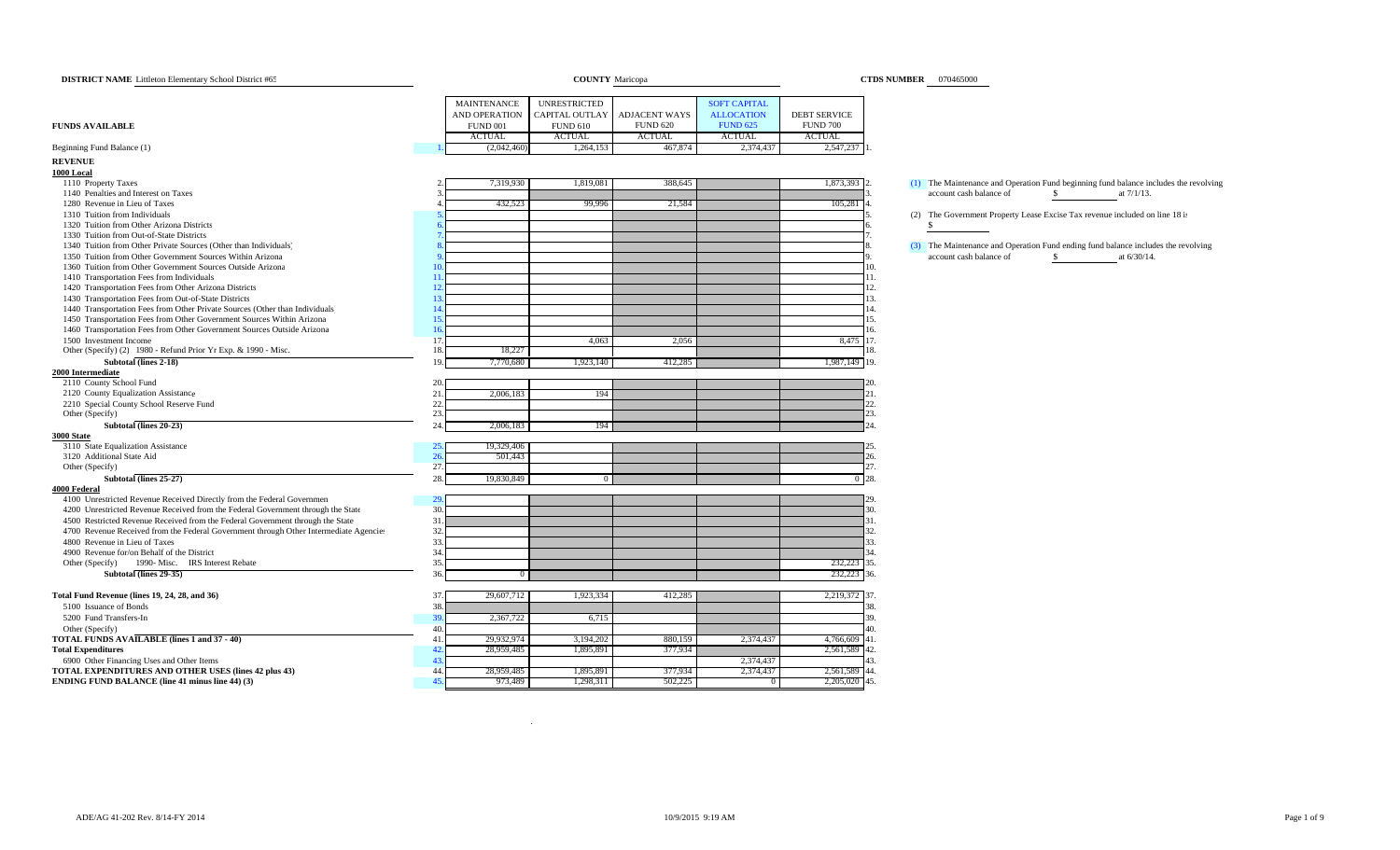**DISTRICT NAME** Littleton Elementary School District #65 070465000 **COUNTY** Maricopa **COUNTY COUNTY COUNTY COUNTY COUNTY COUNTY COUNTY COUNTY COUNTY COUNTY COUNTY COUNTY COUNTY COUNTY COUNTY C** 

COUNTY Maricopa

**CTDS NUMBER** 

**MAINTENANCE AND OPERATION FUND (001)—EXPENDITURES**

|                                                                        |            | Employee  | <b>Purchased Services</b> |           |          |                | Totals         |                   | % Increase/  |
|------------------------------------------------------------------------|------------|-----------|---------------------------|-----------|----------|----------------|----------------|-------------------|--------------|
| Expenditures                                                           | Salaries   | Benefits  | 6300, 6400,               | Supplies  | Other    | <b>Budget</b>  | Actual         | Prior Year Actual | Decrease in  |
|                                                                        | 6100       | 6200      | 6500                      | 6600      | 6800     |                |                |                   | Actual       |
| <b>100 Regular Education</b>                                           |            |           |                           |           |          |                |                |                   |              |
| 1000 Instruction                                                       | 9,918,245  | 2,907,470 | 2.830                     | 133,521   | 114,075  | 13,624,432     | 13,076,141     | 12,107,917        | 8.0% 1       |
| 2000 Support Services                                                  |            |           |                           |           |          |                |                |                   |              |
| 2100 Students                                                          | 522,696    | 131,926   | 84,938                    | 7,953     |          | 866,004        | 747,513        | 782,054           | $-4.4%$ 2    |
| 2200 Instructional Staff                                               | 940,431    | 231,758   | 2,926                     | 12,184    | 9,347    | 1,214,273      | 1,196,646      | 824,644           | 45.1%        |
| 2300 General Administration                                            | 287,657    | 59,675    | 40,298                    | 4,592     | 51,234   | 466,965        | 443,456        | 412,879           | 7.4%         |
| 2400 School Administration                                             | 1,165,865  | 296,789   | $\sqrt{ }$                | 2,527     | 660      | 1,456,071      | 1,465,841      | 1,470,391         | $-0.3\%$ 5   |
| 2500 Central Services                                                  | 955,688    | 253,003   | 188,038                   | (2, 354)  | 89,665   | 1,458,233      | 1,484,040      | 1,419,351         | 4.6%         |
| 2600 Operation & Maintenance of Plant                                  | 1,157,506  | 310.199   | 748.692                   | 832,998   | 4.224    | 3,210,680      | 3,053,619      | 2,698,803         | 13.1%        |
| 2900 Other                                                             |            |           |                           |           |          | $\Omega$       | $\Omega$       | $\overline{0}$    | 0.0%         |
| 3000 Operation of Noninstructional Services                            | 10,928     | 2,186     |                           | 1,413     |          | 30,821         | 14,534         | 69,777            | $-79.2\%$    |
| 610 School-Sponsored Cocurricular Activities<br>10                     |            |           |                           |           |          | 18,000         | $\Omega$       | 12,073            | $-100.0\%$   |
| 620 School-Sponsored Athletics<br>11                                   | 82,225     | 15,789    | 17,956                    | 1,263     |          | 152,113        | 117,233        | 98,244            | 19.3%        |
| 630 Other Instructional Programs<br>12.                                |            |           |                           |           |          |                | $\Omega$       | $\Omega$          | $0.0\%$ 12   |
| 700, 800, 900 Other Programs<br>13.                                    |            |           |                           |           |          |                | $\Omega$       | $\Omega$          | $0.0\%$ 13   |
| Regular Education Subsection Subtotal (lines 1-13)<br>14.              | 15,041,241 | 4,208,795 | 1,085,685                 | 994,097   | 269,205  | 22,497,592     | 21,599,023     | 19,896,133        | 8.6% 14      |
| <b>200 Special Education</b>                                           |            |           |                           |           |          |                |                |                   |              |
| 1000 Instruction<br>15.                                                | 2,539,006  | 670,778   | 53,733                    | 23,798    | $\Omega$ | 3,459,103      | 3,287,315      | 3,261,653         | 0.8% 15.     |
| 2000 Support Services                                                  |            |           |                           |           |          |                |                |                   |              |
| 2100 Students<br>16                                                    | 978,328    | 247,096   | 1,209,395                 | 3,466     | 1,182    | 2,027,579      | 2,439,467      | 1,848,269         | 32.0% 16.    |
| 2200 Instructional Staff<br>17.                                        | 79,626     | 21,569    | 6,487                     | 2,733     | 140      | 131,240        | 110,555        | 127,679           | $-13.4\%$ 17 |
| 2300 General Administration<br>18                                      |            |           |                           |           |          | $\theta$       | $\Omega$       | $\mathbf{0}$      | 0.0%         |
| 2400 School Administration<br>19                                       |            |           |                           |           |          | $\overline{0}$ | $\Omega$       | $\mathbf{0}$      | 0.0% 19.     |
| 2500 Central Services<br>20                                            |            |           | 3,725                     |           |          | $\overline{0}$ | 3,725          | 469               | 694.2% 20.   |
| 21<br>2600 Operation & Maintenance of Plant                            |            |           |                           |           |          | $\overline{0}$ | $\bf{0}$       | $\overline{0}$    | 0.0%         |
| 2900 Other<br>22                                                       |            |           |                           |           |          | $\theta$       | $\Omega$       | $\Omega$          | 0.0%         |
| 23.<br>3000 Operation of Noninstructional Services                     |            |           |                           |           |          | $\Omega$       | $\Omega$       | $\mathbf{0}$      | $0.0\%$ 23   |
| Subtotal (lines 15-23)<br>24                                           | 3,596,960  | 939,443   | 1,273,340                 | 29,997    | 1,322    | 5,617,922      | 5,841,062      | 5,238,070         | 11.5% 24     |
| <b>400 Pupil Transportation</b><br>25.                                 | 767,293    | 239,461   | 44,600                    | 189,432   | 1,440    | 1,339,292      | 1,242,226      | 1,238,808         | 0.3% 25      |
| 510 Desegregation                                                      |            |           |                           |           |          |                |                |                   |              |
| (from Districtwide Desegregation Expenditures, page 2, line 44)<br>26. |            |           |                           |           |          | $\Omega$       | $\Omega$       | $\Omega$          | 0.0% 26.     |
| 520 Special K-3 Program Override                                       |            |           |                           |           |          |                |                |                   |              |
| 27.<br>(from Supplement, page 1, line 10)                              |            | $\Omega$  | $\sqrt{ }$                | $\Omega$  | $\Omega$ | $\Omega$       | $\overline{0}$ | $\overline{0}$    | 0.0% 27.     |
| <b>530 Dropout Prevention Programs</b>                                 |            |           |                           |           |          |                |                |                   |              |
| 28.<br>1000 Instruction                                                |            |           |                           |           |          |                |                |                   | 0.0% 28.     |
| 29<br>2000-3000 Support Serv. & Oper. of Noninstructional Serv.        |            |           |                           |           |          |                | $\overline{0}$ | $\overline{0}$    | $0.0\%$ 29.  |
| 30.<br>Subtotal (lines 28 and 29)                                      | $\Omega$   | $\Omega$  | $\Omega$                  | $\Omega$  | $\Omega$ | $\mathbf{0}$   | $\overline{0}$ | $\overline{0}$    | 0.0% 30.     |
| 540 Joint Career and Technical Education and Vocational                |            |           |                           |           |          |                |                |                   |              |
| <b>Education Center</b> (from Supplement, page 1, line 20)<br>31.      |            |           |                           | $\Omega$  | $\Omega$ | $\Omega$       | $\Omega$       | $\Omega$          | 0.0% 31      |
| 32.<br>550 K-3 Reading Program                                         | 219.401    | 57,773    |                           |           |          | 284,609        | 277,174        | 104.439           | 165.4% 32.   |
| Total Expenditures (lines 14, 24-27, 30-32)<br>33.                     | 19,624,895 | 5,445,472 | 2,403,625                 | 1,213,526 | 271,967  | 29,739,415     | 28,959,485     | 26,477,450        | 9.4% 33      |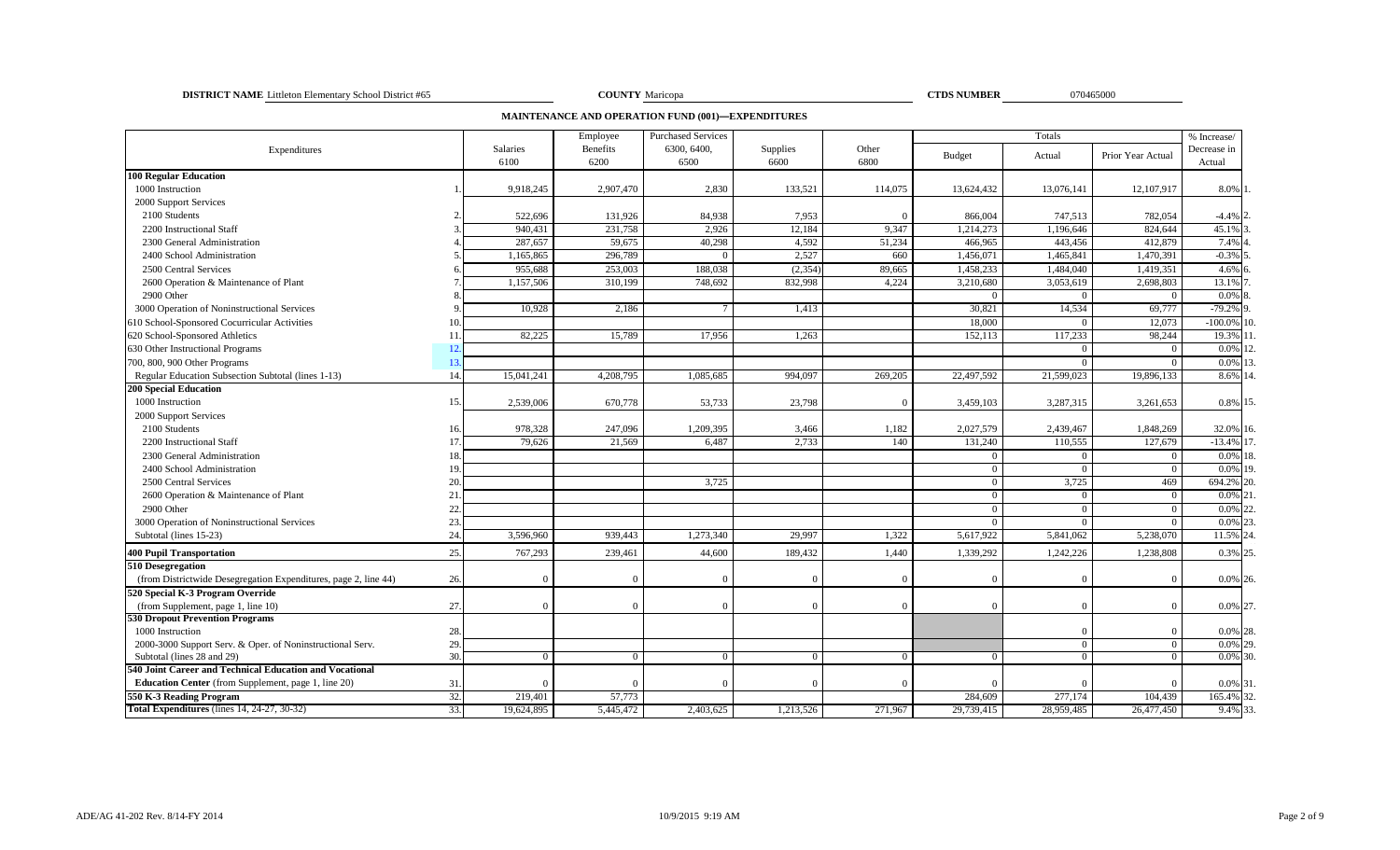| 070465000<br>COUNTY Maricopa<br><b>CTDS NUMBER</b><br><b>DISTRICT NAME</b> Littleton Elementary School District #65 |
|---------------------------------------------------------------------------------------------------------------------|
|---------------------------------------------------------------------------------------------------------------------|

**CLASSROOM SITE FUNDS (011, 012, AND 013)—REVENUES, EXPENDITURES, AND FUND BALANCES**

|                                                                                          | Beginning      |           |          |                          | <b>Purchased Services</b> |                | Interest on     |                     | <b>Total Expenditures</b> |                   | % Increase/      | Ending        |                                                                                                                                             |
|------------------------------------------------------------------------------------------|----------------|-----------|----------|--------------------------|---------------------------|----------------|-----------------|---------------------|---------------------------|-------------------|------------------|---------------|---------------------------------------------------------------------------------------------------------------------------------------------|
| Revenues and Expenditure Function Codes                                                  | Fund           | Actual    | Salaries | <b>Employee Benefits</b> | 6300, 6400,               | Supplies       | Short-Term Debt | Budget              | Actual                    | Prior Year Actual | Decrease in      | Fund          |                                                                                                                                             |
| Classroom Site Fund 011 - Base Salary                                                    | Balance        | Revenues  | 6100     | 6200                     | 6500(1)                   | 6600           | 6850(2)         |                     |                           |                   | Actual           | Balance       |                                                                                                                                             |
| Revenues                                                                                 |                |           |          |                          |                           |                |                 |                     |                           |                   |                  |               |                                                                                                                                             |
| CSF Allocation (20%)                                                                     |                | 361,337   |          |                          |                           |                |                 |                     |                           |                   |                  |               | (1) For FY 2014, the district received Classroom Site Fund revenue of                                                                       |
| Interest Income                                                                          |                | 306       |          |                          |                           |                |                 |                     |                           |                   |                  |               | and expended<br>in Fund 010,                                                                                                                |
| Total Revenues (lines 1 and 2)<br>Expenditures                                           |                | 361,643   |          |                          |                           |                |                 |                     |                           |                   |                  |               | object code 6590 for Classroom Site Fund pass-through payments to<br>district-sponsored charter schools. This amount is not included in the |
| 100 Regular Education                                                                    |                |           |          |                          |                           |                |                 |                     |                           |                   |                  |               | amounts reported for Fund 013.                                                                                                              |
| 1000 Instruction                                                                         |                |           | 172,980  | 32,958                   |                           |                |                 | 352,225             | 205,938                   | 199.611           | 3.2%             |               |                                                                                                                                             |
| 2100 Support Services - Students                                                         |                |           | 2,250    | 434                      |                           |                |                 |                     | 2,684                     | 1,546             | 73.6%            |               | (2) Include amounts expended for registered warrant expense in Funds 011                                                                    |
| 2200 Support Services - Instructional Staff                                              |                |           | 16,627   | 3,172                    |                           |                |                 | 14,550              | 19,799                    | 12,042            | 64.4%            |               | 012, and 013 on lines 16, 32, and 48, respectively.                                                                                         |
| Program 100 Subtotal (lines 4-6)                                                         |                |           | 191,857  | 36,564                   |                           |                |                 | 366,775             | 228,421                   | 213,199           | 7.1%             |               |                                                                                                                                             |
| 200 Special Education<br>1000 Instruction                                                |                |           | 31,599   | 5.983                    |                           |                |                 | 56,050              | 37,582                    | 38,283            | $-1.8%$          |               |                                                                                                                                             |
| 2100 Support Services - Students                                                         |                |           |          |                          |                           |                |                 | $^{\circ}$          | $\Omega$                  | $\Omega$          | $0.0\%$          |               |                                                                                                                                             |
| 2200 Support Services - Instructional Staff                                              |                |           |          |                          |                           |                |                 | 9,100               | $^{\circ}$                | 145               | $-100.0%$        |               |                                                                                                                                             |
| Program 200 Subtotal (lines 8-10)                                                        |                |           | 31,599   | 5,983                    |                           |                |                 | 65,150              | 37,582                    | 38,428            | $-2.2%$          |               |                                                                                                                                             |
| Other Programs (Specify)                                                                 |                |           |          |                          |                           |                |                 |                     |                           |                   |                  |               |                                                                                                                                             |
| 1000 Instruction                                                                         |                |           |          |                          |                           |                |                 |                     |                           |                   | 0.0%             |               |                                                                                                                                             |
| 2100 Support Services - Students<br>2200 Support Services - Instructional Staff          | 13<br>14       |           |          |                          |                           |                |                 |                     | $^{\circ}$<br>$\Omega$    | $\sqrt{ }$        | 0.0%<br>0.0%     |               |                                                                                                                                             |
| Other Programs Subtotal (lines 12-14)                                                    | 15             |           |          |                          |                           |                |                 |                     |                           |                   | 0.0%             |               |                                                                                                                                             |
| Total Classroom Site Fund 011 - Base Salary                                              | 16.<br>43,200  | 361,643   | 223,456  | 42,547                   |                           |                |                 | 431,925             | 266,003                   | 251,627           | 5.7%             | 138,840       | 16.                                                                                                                                         |
| Classroom Site Fund 012 - Performance Pay                                                |                |           |          |                          |                           |                |                 |                     |                           |                   |                  |               |                                                                                                                                             |
| Revenues                                                                                 |                |           |          |                          |                           |                |                 |                     |                           |                   |                  |               |                                                                                                                                             |
| CSF Allocation (40%)                                                                     | 17             | 722,673   |          |                          |                           |                |                 |                     |                           |                   |                  |               |                                                                                                                                             |
| Interest Income                                                                          |                | 1.581     |          |                          |                           |                |                 |                     |                           |                   |                  |               |                                                                                                                                             |
| Total Revenues (lines 17 and 18)<br>Expenditures                                         |                | 724,254   |          |                          |                           |                |                 |                     |                           |                   |                  |               | $\mathbf{Q}$                                                                                                                                |
| 100 Regular Education                                                                    |                |           |          |                          |                           |                |                 |                     |                           |                   |                  |               |                                                                                                                                             |
| 1000 Instruction                                                                         |                |           | 202,407  | 47.190                   |                           |                |                 | 851,777             | 249,597                   | 650,382           | $-61.6%$         |               |                                                                                                                                             |
| 2100 Support Services - Students                                                         | 21             |           | 372      | - 71                     |                           |                |                 |                     | 443                       | 6,293             | $-93.0%$         |               |                                                                                                                                             |
| 2200 Support Services - Instructional Staff                                              | 22.            |           | 25,700   | 2,166                    |                           |                |                 | 28,200              | 27,866                    | 22,742            | 22.5%            |               |                                                                                                                                             |
| Program 100 Subtotal (lines 20-22)                                                       | 23             |           | 228,479  | 49,427                   |                           |                |                 | 879,977             | 277,906                   | 679,417           | $-59.1%$         |               |                                                                                                                                             |
| 200 Special Education                                                                    | 24             |           |          |                          |                           |                |                 |                     |                           |                   |                  |               |                                                                                                                                             |
| 1000 Instruction<br>2100 Support Services - Students                                     | 25.            |           | 39,341   | 4,453                    |                           |                |                 | 123,229<br>$\Omega$ | 43,794<br>$\overline{0}$  | 103,763<br>- 0    | $-57.8%$<br>0.0% |               |                                                                                                                                             |
| 2200 Support Services - Instructional Staff                                              | 26.            |           |          |                          |                           |                |                 | 6.300               | $\overline{0}$            | 2.963             | $-100.0\%$       |               |                                                                                                                                             |
| Program 200 Subtotal (lines 24-26)                                                       | 27.            |           | 39.341   | 4.453                    |                           |                |                 | 129,529             | 43,794                    | 106,726           | $-59.0%$         |               |                                                                                                                                             |
| Other Programs (Specify)                                                                 |                |           |          |                          |                           |                |                 |                     |                           |                   |                  |               |                                                                                                                                             |
| 1000 Instruction                                                                         | 28             |           |          |                          |                           |                |                 |                     |                           |                   | 0.0%             |               |                                                                                                                                             |
| 2100 Support Services - Students                                                         | 29.            |           |          |                          |                           |                |                 |                     | $\Omega$                  | $\Omega$          | 0.0%             |               |                                                                                                                                             |
| 2200 Support Services - Instructional Staff                                              | 30<br>31.      |           |          |                          |                           |                |                 |                     |                           |                   | 0.0%             |               |                                                                                                                                             |
| Other Programs Subtotal (lines 28-30)<br>Total Classroom Site Fund 012 - Performance Pay | 32.<br>267,349 | 724,254   | 267,820  | 53,880                   |                           |                |                 | 1.009.506           | 321,700                   | 786.143           | 0.0%<br>$-59.1%$ | 669,903       | 32.                                                                                                                                         |
| <b>Classroom Site Fund 013 - Other</b>                                                   |                |           |          |                          |                           |                |                 |                     |                           |                   |                  |               |                                                                                                                                             |
| Revenues                                                                                 |                |           |          |                          |                           |                |                 |                     |                           |                   |                  |               |                                                                                                                                             |
| CSF Allocation (40%)                                                                     | 33             | 722,673   |          |                          |                           |                |                 |                     |                           |                   |                  |               |                                                                                                                                             |
| Interest Income                                                                          |                | 861       |          |                          |                           |                |                 |                     |                           |                   |                  |               |                                                                                                                                             |
| Total Revenues (lines 33 and 34)<br>Expenditures                                         | 35             | 723,534   |          |                          |                           |                |                 |                     |                           |                   |                  |               | 15.                                                                                                                                         |
| 100 Regular Education                                                                    |                |           |          |                          |                           |                |                 |                     |                           |                   |                  |               |                                                                                                                                             |
| 1000 Instruction                                                                         |                |           | 418,244  | 79,821                   |                           |                |                 | 666,364             | 498,065                   | 378,506           | 31.6%            |               |                                                                                                                                             |
| 2100 Support Services - Students                                                         | 37             |           | 1,273    | 234                      |                           |                |                 | 7,800               | 1,507                     | 2,886             | $-47.8%$         |               |                                                                                                                                             |
| 2200 Support Services - Instructional Staff                                              | 38.            |           | 448      | 87                       |                           |                |                 | 47,500              | 535                       | 22,480            | $-97.6%$         |               |                                                                                                                                             |
| Program 100 Subtotal (lines 36-38)                                                       | 39             |           | 419,965  | 80,142                   |                           |                |                 | 721,664             | 500,107                   | 403,872           | 23.8%            |               |                                                                                                                                             |
| 200 Special Education<br>1000 Instruction                                                |                |           |          |                          |                           |                |                 | 169,197             |                           | 66,489            | $-100.0\%$       |               |                                                                                                                                             |
| 2100 Support Services - Students                                                         | 41             |           |          |                          |                           |                |                 |                     |                           |                   | 0.0%             |               |                                                                                                                                             |
| 2200 Support Services - Instructional Staff                                              | 42             |           |          |                          |                           |                |                 | 300                 |                           | 271               | $-100.0\%$       |               | 12                                                                                                                                          |
| Program 200 Subtotal (lines 40-42)                                                       | 43.            |           |          |                          |                           |                |                 | 169,497             |                           | 66,760            | $-100.0\%$       |               | l٩.                                                                                                                                         |
| 530 Dropout Prevention Programs                                                          |                |           |          |                          |                           |                |                 |                     |                           |                   |                  |               |                                                                                                                                             |
| 1000 Instruction                                                                         | 44.            |           |          |                          |                           |                |                 |                     |                           |                   | 0.0%             |               |                                                                                                                                             |
| Other Programs (Specify)                                                                 |                |           |          |                          |                           |                |                 |                     |                           |                   |                  |               |                                                                                                                                             |
| 1000 Instruction<br>2100, 2200 Support Serv. Students & Instructional Staff              | 45<br>46       |           |          |                          |                           |                |                 |                     |                           |                   | 0.0%<br>0.0%     |               | 16                                                                                                                                          |
| Other Programs Subtotal (lines 45 and 46)                                                | 47.            |           |          |                          |                           |                |                 |                     |                           |                   | 0.0%             |               |                                                                                                                                             |
| Total Classroom Site Fund 013 - Other                                                    | 48.<br>141,019 | 723,534   | 419,965  | 80,142                   |                           | $\overline{0}$ |                 | 891,161             | 500,107                   | 470,632           | 6.3%             | 364,446       | 48.                                                                                                                                         |
| Total Classroom Site Funds (lines 16, 32, and 48)                                        | 49.<br>451.568 | 1,809,431 | 911,241  | 176,569                  |                           | $\overline{0}$ |                 | 2.332.592           | 1.087.810                 | 1.508,402         | $-27.9%$         | 1.173.189 49. |                                                                                                                                             |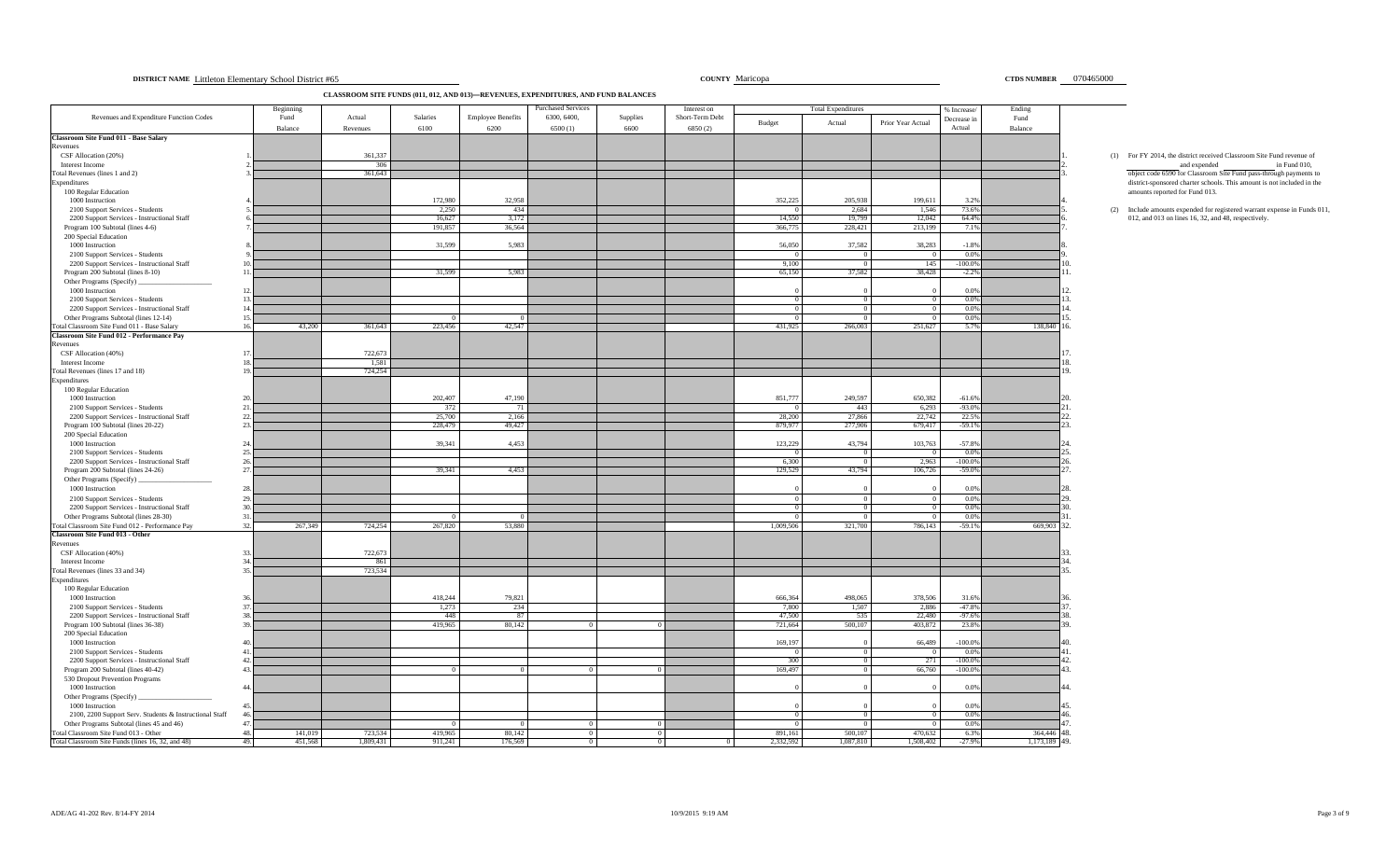### **DISTRICT NAME** Littleton Elementary School District #65 **COUNTY**

## **UNRESTRICTED CAPITAL OUTLAY (610) FUND—EXPENDITURES**

|                                                    |     |         | Library Books,            |           |               |                  |                     |           | Totals    |                   |              |
|----------------------------------------------------|-----|---------|---------------------------|-----------|---------------|------------------|---------------------|-----------|-----------|-------------------|--------------|
|                                                    |     |         | Textbooks, &              |           | Redemption of |                  | All Other           |           |           |                   | Increase/    |
| Expenditures                                       |     | Rentals | <b>Instructional Aids</b> | Property  | Principal     | Interest         | <b>Object Codes</b> | Budget    | Actual    | Prior Year Actual | Decrease     |
|                                                    |     | 6440    | 6641-6643                 | 6700      | 6831, 6832    | 6841, 6842, 6850 | (excluding 6900)    |           |           |                   | in Actual    |
| <b>Unrestricted Capital Outlay Override (1)</b>    |     | 27,769  | 497,240                   | 1,024,391 |               |                  | 112,793             | 1,950,629 | 1,662,193 |                   |              |
| <b>Unrestricted Capital Outlay Fund 610 (2)</b>    |     |         |                           |           |               |                  |                     |           |           |                   |              |
| 1000 Instruction                                   |     |         | 506,580                   | 719.861   |               |                  |                     | 1,443,145 | 1,226,441 | 176,884           | 593.4% 2     |
| 2000 Support Services                              |     |         |                           |           |               |                  |                     |           |           |                   |              |
| 2100, 2200 Students and Instructional Staff        |     |         |                           | 768       |               |                  |                     | 450,000   | 768       | 2,966             | $-74.1\%$ 3. |
| 2300, 2400, 2500, 2900 Administration              |     |         |                           | 225,237   |               |                  |                     | 405,000   | 225,237   | 103,355           | 117.9% 4     |
| 2600 Operation & Maintenance of Plant              |     |         |                           | 2,244     |               |                  |                     | 116,000   | 2,244     | 15,045            | $-85.1\%$ 5. |
| 2700 Student Transportation                        |     |         |                           | 156,046   |               |                  |                     | 157,500   | 156,046   |                   |              |
| 3000 Operation of Noninstructional Services        |     |         |                           | 18,751    |               |                  |                     | 175,000   | 18,751    | 443               | 4132.7%      |
| 4000 Facilities Acquisition and Construction       |     | 147,298 |                           |           |               |                  |                     | 182,129   | 147,298   |                   |              |
| 5000 Debt Service                                  |     |         |                           |           | 81,621        | 37,485           |                     | 320,000   | 119,106   | 148,219           | $-19.6\%$ 9  |
| Total Unrestricted Capital Outlay Fund (lines 2-9) | 10. | 147,298 | 506,580                   | 1,122,907 | 81,621        | 37,485           |                     | 3,248,774 | 1,895,891 | 446,912           | 324.2% 10    |

(1) Amounts in the Unrestricted Capital Outlay Override, line 1 above, must also be included in the Unrestricted Capital Outlay Fund (610) individual line items. (2) Expenditures, if any, in the Unrestricted Capital Outlay Fund on lines 2-9 for the K-3 Reading Program as described in A.R.S. §15-211: **Budget** \$74,742 **Actual** \$5,748

**OTHER FUNDS—REQUIRED CAPITAL EXPENDITURE DETAIL [A.R.S. §15-904(B)]** 

| <b>Selected Expenditures by Object Code</b>             | UNRESTRICTED CAPITAL OUTLAY | <b>Fund 610</b> | <b>BOND BUILDING</b><br><b>Fund 630</b> |               | <b>NEW SCHOOL FACILITIES</b><br><b>Fund 695</b> |               |               |    |
|---------------------------------------------------------|-----------------------------|-----------------|-----------------------------------------|---------------|-------------------------------------------------|---------------|---------------|----|
|                                                         |                             | <b>BUDGET</b>   | <b>ACTUAL</b>                           | <b>BUDGET</b> | <b>ACTUAL</b>                                   | <b>BUDGET</b> | <b>ACTUAL</b> |    |
| 6150 Classified Salaries                                |                             |                 |                                         |               |                                                 |               |               |    |
| 6200 Employee Benefits                                  |                             |                 |                                         |               |                                                 |               |               |    |
| 6450 Construction Services                              |                             | 182,129         | 147,298                                 | 505,000       | 1.604.966                                       |               |               |    |
| 6710 Land and Improvements                              |                             |                 |                                         | 1,140,623     |                                                 |               |               |    |
| 6720 Buildings and Improvements                         |                             |                 |                                         |               |                                                 |               |               |    |
| 6731 Furniture and Equipment                            |                             | 901,403         | 99,799                                  |               |                                                 |               |               |    |
| 6734 Vehicles                                           |                             | 150,000         | 156,046                                 |               |                                                 |               |               |    |
| 6737 Technology-Related Hardware and Software           |                             | 882,500         | 867,062                                 |               |                                                 |               |               |    |
| 6831, 6832 Redemption of Principal                      |                             | 225,000         | 81,621                                  |               |                                                 |               |               |    |
| 6841, 6842, 6850 Interest                               | 10.                         | 95,000          | 37,485                                  |               |                                                 |               |               | 10 |
| Total amounts reported on lines 1 through 10 above for: |                             |                 |                                         |               |                                                 |               |               |    |
| Renovation                                              |                             | 182,129         | 147.298                                 | 505,000       | 795,063                                         |               |               |    |
| New Construction                                        |                             |                 |                                         |               |                                                 |               |               | 12 |
| Other                                                   |                             | 2,253,903       | 1,242,013                               | 1,140,623     | 809,903                                         |               |               | 13 |
| Total (lines 11-13)                                     | 14.                         | 2,436,032       | 1,389,311                               | 1,645,623     | 1.604.966                                       |               |               | 14 |

### **Funds 610, 630, and 695**

1. New construction cost per square foot \$ 2. Land acquisition costs

| <b>CAPITAL ASSETS AS OF</b><br><b>JUNE 30, 2014</b> |              |                  |
|-----------------------------------------------------|--------------|------------------|
| Land and Improvements                               | \$7,804,586  |                  |
| <b>Buildings and Improvements</b>                   | \$71,618,862 | $\overline{2}$ . |
| Furniture, Equipment, Vehicles,                     |              |                  |
| and Technology                                      | \$5,978,300  |                  |
| <b>Construction</b> in Progress                     | \$0          | 4.               |
| Total                                               | \$85,401,748 |                  |
|                                                     |              |                  |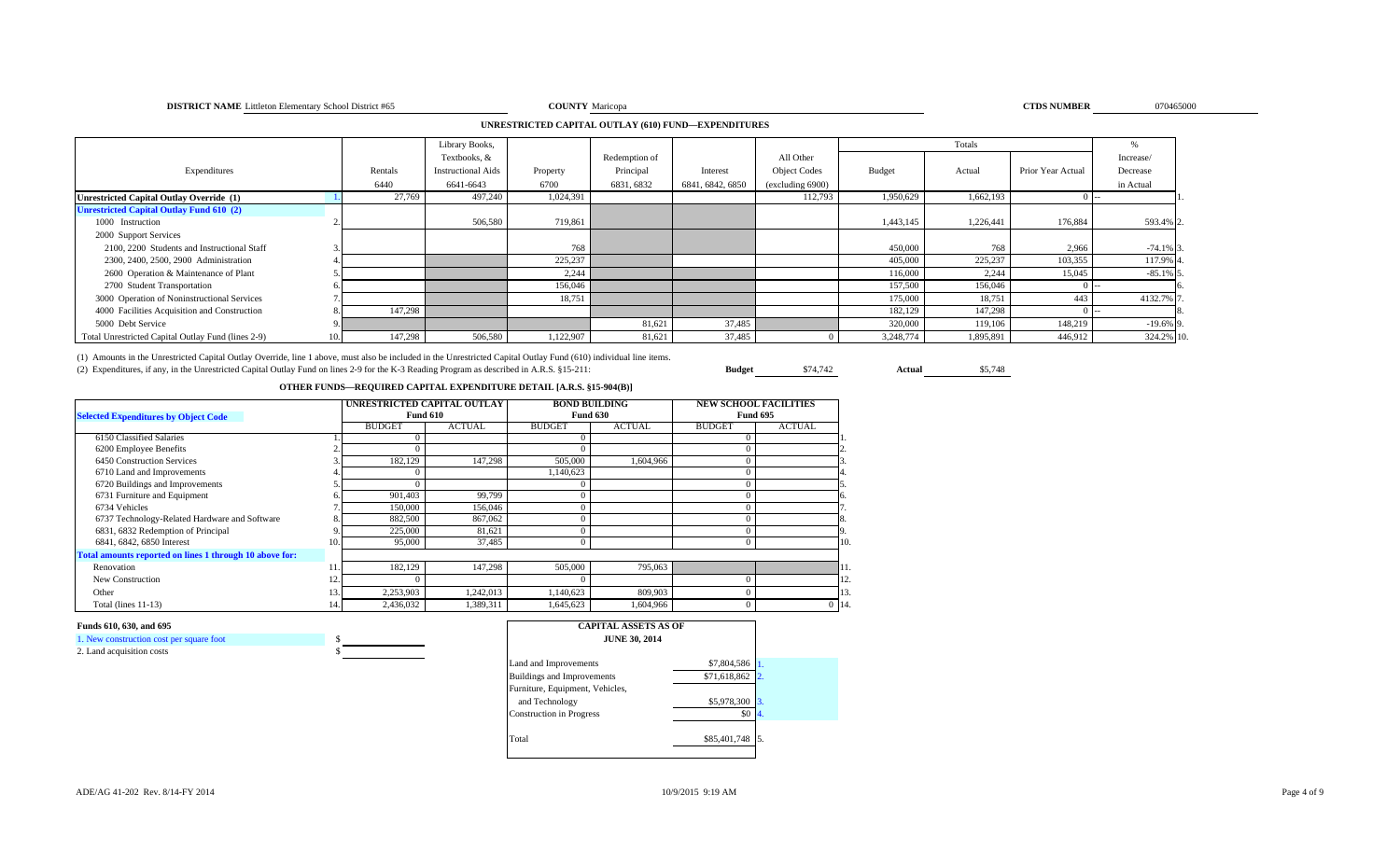**COUNTY Maricopa CTDS NUMBER** 070465000

## **FEDERAL AND STATE PROJECTS**

|                                                              |     |                     |                | <b>FUND TRANSFERS</b> |                     |               |                        |                    |
|--------------------------------------------------------------|-----|---------------------|----------------|-----------------------|---------------------|---------------|------------------------|--------------------|
|                                                              |     | <b>BEGINNING</b>    |                | (OUT)                 |                     |               | <b>ENDING FUND</b>     |                    |
|                                                              |     | <b>FUND BALANCE</b> | <b>REVENUE</b> | 6910 & 6930 (1)       | <b>EXPENDITURES</b> |               | <b>BALANCE</b>         |                    |
| <b>FEDERAL PROJECTS</b>                                      |     | <b>ACTUAL</b>       | <b>ACTUAL</b>  | <b>ACTUAL</b>         | <b>BUDGET</b>       | <b>ACTUAL</b> | <b>ACTUAL</b>          |                    |
| 100-130 ESEA Title I - Helping Disadvantaged Children        |     | (1,038)             | 884,978        | (70, 714)             | 987,823             | 883,930       | $(70, 704)$ 1          |                    |
| 140-150 ESEA Title II - Prof. Development and Technology     |     | (13, 232)           | 93.695         | (6, 458)              | 112,282             | 80,728        | $(6,723)$ <sup>2</sup> |                    |
| 160 ESEA Title IV - 21st Century Schools                     |     |                     |                |                       | $\Omega$            |               | 0 <sup>13</sup>        |                    |
| 170-180 ESEA Title V - Promote Informed Parent Choice        |     |                     |                |                       | $\Omega$            |               | 0 <sup>14</sup>        |                    |
| 190 ESEA Title III - Limited English & Immigrant Students    |     | 4.041               | 133,550        | (1,215)               | 211,783             | 137,748       | $(1,372)$ 5.           |                    |
| 200 ESEA Title VII - Indian Education                        |     |                     |                |                       | $\Omega$            |               | $0\,$ 16               |                    |
| 210 ESEA Title VI - Flexibility and Accountability           |     |                     |                |                       | $\Omega$            |               | 0 <sub>17</sub>        |                    |
| 220 IDEA Part B                                              |     | 1,504               | 611,686        | (3,050)               | 724,696             | 624,290       | $(14,150)$ 8.          |                    |
| 230 Johnson-O'Malley                                         |     |                     |                |                       | $\Omega$            |               | $0\vert 9$             |                    |
| 240 Workforce Investment Act                                 | 10. |                     |                |                       | $\Omega$            |               |                        | $0 \vert 10$       |
| 250 AEA-Adult Education                                      | 11  |                     |                |                       | $\mathbf{0}$        |               |                        | $0\vert11$         |
| 260-270 Vocational Education - Basic Grants                  | 12  |                     |                |                       | $\Omega$            |               |                        | $0 \mid 12$        |
| 280 ESEA Title X - Homeless Education                        | 13  | 164                 | 24,601         | (1,981)               | 26,951              | 24,764        | $(1,980)$ 13           |                    |
| 290 Medicaid Reimbursement                                   | 14  | 1,482,475           | 116,574        | $\Omega$              | 609.925             | 444,362       | 1,154,687 14           |                    |
| 374 E-Rate                                                   | 15. | 161,219             | 213,500        |                       | 230,000             | 223,639       | 151,080 15             |                    |
| 378 Impact Aid                                               | 16. |                     |                |                       | $\Omega$            |               |                        | $0\,116$           |
| 300-399 Other Federal Projects (Besides E-Rate & Impact Aid) | 17  | (22, 817)           | 863,774        | (580)                 | 1,276,572           | 974,012       | $(133, 635)$ 17.       |                    |
| <b>Total Federal Project Funds (lines 1-17)</b>              | 18  | 1,612,316           | 2,942,358      | (83,998)              | 4,180,032           | 3,393,473     | 1,077,203 18           |                    |
| <b>STATE PROJECTS</b>                                        |     |                     |                |                       |                     |               |                        |                    |
| 400 Vocational Education                                     | 19  |                     |                |                       | $\mathbf{0}$        |               |                        | $0$ 19             |
| 410 Early Childhood Block Grant                              | 20  |                     |                |                       | $\Omega$            |               |                        | $0\overline{20}$   |
| 420 Ext. School Yr. - Pupils with Disabilities               | 21  |                     |                |                       | $\mathbf{0}$        |               |                        | $\overline{0}$ 21  |
| 425 Adult Basic Education                                    | 22  |                     |                |                       | $\mathbf{0}$        |               |                        | $\overline{0}$ 22. |
| 430 Chemical Abuse Prevention Programs                       | 23  |                     |                |                       | $\Omega$            |               |                        | $0\, 23$           |
| 435 Academic Contests                                        | 24  |                     |                |                       | $\Omega$            |               |                        | $\overline{0}$ 24. |
| 450 Gifted Education                                         | 25. |                     |                |                       | $\Omega$            |               |                        | $0\,125$           |
| 455 Family Literacy Pilot Program                            | 26. |                     |                |                       | $\Omega$            |               |                        | $0\,26$            |
| 460 Environmental Special Plate                              | 27  |                     |                |                       | 36,000              |               |                        | 0 27               |
| 465-499 Other State Projects                                 | 28  | 248,152             | 52,860         |                       | 241,571             | 233,485       | 67,527 28.             |                    |
| <b>Total State Project Funds (lines 19-28)</b>               | 29  | 248,152             | 52,860         |                       | 277,571             | 233,485       | 67,527 29              |                    |
| <b>Total Federal and State Projects (lines 18 and 29)</b>    | 30. | 1,860,468           | 2,995,218      | (83,998)              | 4,457,603           | 3,626,958     | 1,144,730 30           |                    |
|                                                              |     |                     |                |                       |                     |               |                        |                    |

(1) In accordance with the USFR Chart of Accounts, the Impact Aid Fund may transfer monies (object code 6930) to the M&O and Teacherage Funds; the Impact Aid Fund may also receive transfers in (5200) from the Impact Aid Re Building and Impact Aid Revenue Bond Debt Service Funds; all other Federal Projects Funds may only make transfers-out to the Indirect Costs Fund (object code 6910) based on an approved indirect cost rate, and may not recei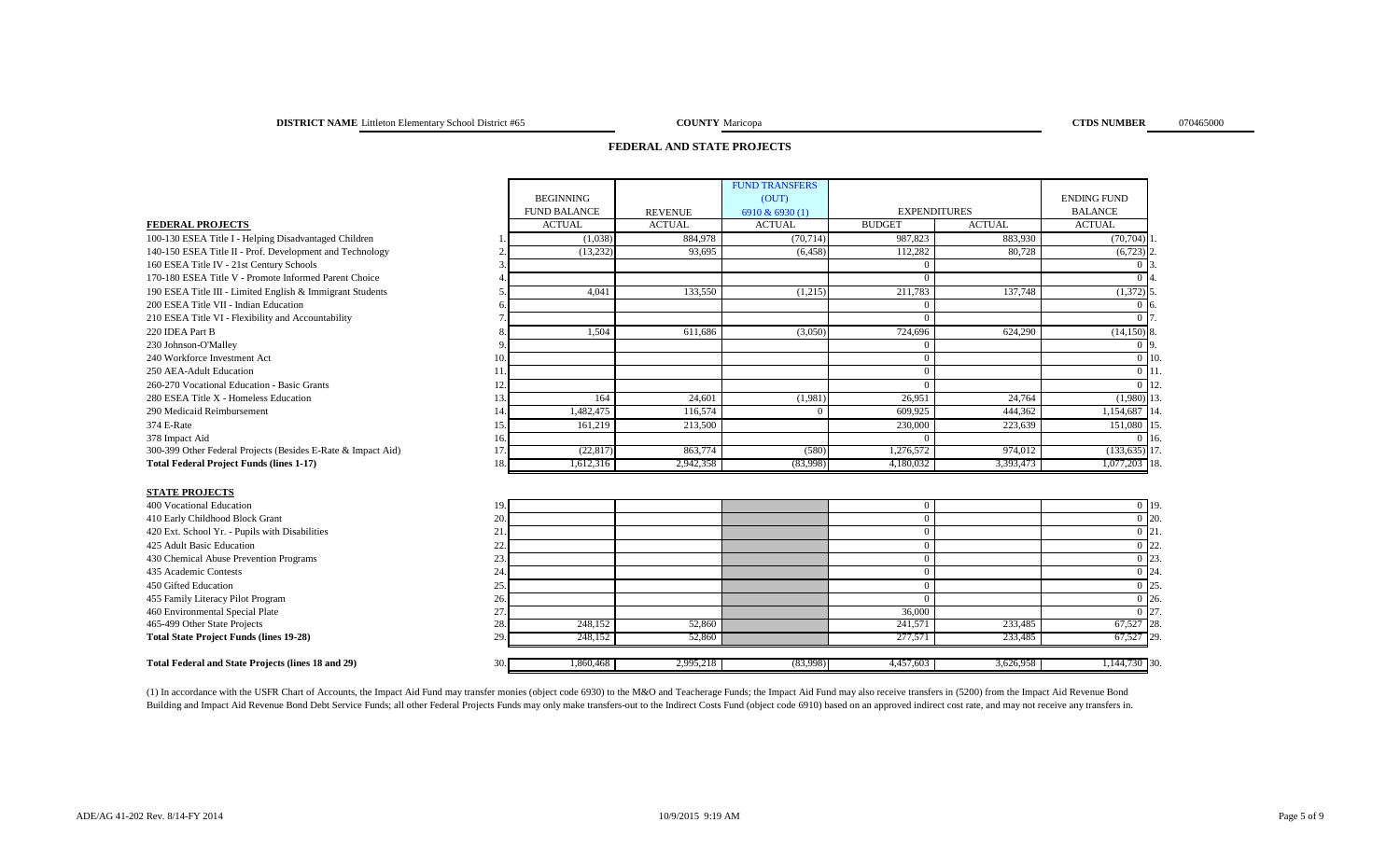|                                                |    |                     | REVENUES AND OTHER FUND TRANSFERS |               | <b>EXPENDITURES AND OTHER</b> |                |                    |                                           |                |               |
|------------------------------------------------|----|---------------------|-----------------------------------|---------------|-------------------------------|----------------|--------------------|-------------------------------------------|----------------|---------------|
|                                                |    | <b>BEGINNING</b>    | <b>FINANCING SOURCES</b>          | IN (OUT)      | <b>FINANCING USES</b>         |                | <b>ENDING FUND</b> |                                           |                |               |
|                                                |    | <b>FUND BALANCE</b> | (excluding 5200)                  | 5200 (6930)   | (excluding 6910 and 6930)     |                | <b>BALANCE</b>     |                                           |                |               |
| <b>OTHER FUNDS</b>                             |    | <b>ACTUAL</b>       | <b>ACTUAL</b>                     | <b>ACTUAL</b> | <b>BUDGET</b>                 | <b>ACTUAL</b>  | <b>ACTUAL</b>      |                                           |                |               |
| 020 Instructional Improvement                  |    | 288,068             | 288,572                           |               | 220,671                       | 194,405        | 382,235            | <b>Instructional Improvement Fund 020</b> | <b>BUDGET</b>  | <b>ACTUAL</b> |
| 050 County, City, and Town Grants              |    | 300                 | 12,010                            |               | 12,000                        | 11,734         | 576                | Expenditures                              |                |               |
| 071 Structured English Immersion (1)           |    | 1,648               | 176,945                           |               | 178,279                       | 178,135        | 458                | <b>Teacher Compensation Increases</b>     | $\Omega$       |               |
| 072 Compensatory Instruction (1)               |    | $\overline{0}$      | $\theta$                          |               | 585                           | $\overline{0}$ | $\overline{0}$     | Class Size Reduction                      | $\overline{0}$ |               |
| 500 School Plant (Lease over 1 year)           |    | 119,478             | 16,114                            |               | 8,000                         |                | 135,592            | <b>Dropout Prevention Programs</b>        | $\Omega$       |               |
| 505 School Plant (Lease 1 year or less)        |    | 2,438               | 11                                |               | 2,000                         |                | 2,449              | <b>Instructional Improvement Programs</b> | 220,671        | 194,405       |
| 506 School Plant (Sale)                        |    | 50,495              | 512                               |               |                               |                | 51,007             | Total Expenditures (lines 1-4)            | 220,671        | 194,405       |
| 515 Civic Center                               |    | 212,237             | 181,094                           |               | 190,000                       | 169,021        | 224,310            | <b>8.</b>                                 |                |               |
| 520 Community School                           |    | 162,153             | 16,679                            |               | 35,000                        | 11,447         | 167,385            | 19.                                       |                |               |
| 525 Auxiliary Operations                       | 10 | 105,410             | 107,766                           |               | 110,000                       | 117,207        | 95,969 10.         |                                           |                |               |
| 526 Extracurricular Activities Fees Tax Credit | 11 | 72,289              | 28,562                            |               | 32,000                        | 17,590         | 83,261 11.         |                                           |                |               |
| 530 Gifts and Donations                        | 12 | 81,971              | 44,414                            |               | 50,000                        | 47,291         | 79,094             | 12.                                       |                |               |
| 535 Career & Tech. Ed. & Voc. Ed. Projects     | 13 |                     |                                   |               |                               |                | $\Omega$           | 13.                                       |                |               |
| 540 Fingerprint                                | 14 | 354                 | 816                               |               | 6,000                         | 832            | 338                | 14                                        |                |               |
| 545 School Opening                             | 15 | 2,939               | 13                                |               |                               |                | 2,952              | 15.                                       |                |               |
| 550 Insurance Proceeds                         | 16 | 7,796               | 35                                |               | 35,000                        |                | 7,831              | 16.                                       |                |               |
| 555 Textbooks                                  | 17 | 22,607              | 2,418                             |               | 12,000                        | 2,033          | 22,992             | 17.                                       |                |               |
| 565 Litigation Recovery                        | 18 | 51,440              | 550                               |               | 30,000                        |                | 51,990             | 18                                        |                |               |
| 570 Indirect Costs                             | 19 | 909,155             | 1,477                             | 383,118       | 950,000                       | 396,248        | 897,502            | 19.                                       |                |               |
| 575 Unemployment Insurance                     | 20 | 240.246             | 1,041                             |               | 125,000                       | 22,212         | 219,075            | 20.                                       |                |               |
| 580 Teacherage                                 | 21 |                     |                                   |               |                               |                | $0 \; 21$          |                                           |                |               |
| 585 Insurance Refund                           | 22 | 14,952              | 67                                |               | 10,000                        |                | 15,019             | 22                                        |                |               |
| 590 Grants and Gifts to Teachers               | 23 |                     |                                   |               | $\Omega$                      |                | $0\vert 23$        |                                           |                |               |
| 595 Advertisement                              | 24 | 887                 | $\overline{4}$                    |               | $\Omega$                      |                | 891                | 24                                        |                |               |
| 596 Joint Technical Education                  | 25 |                     |                                   |               |                               |                | $0\,$ 25.          |                                           |                |               |
| 620 Adjacent Ways                              | 26 | 467,874             | 412,285                           |               | 900,000                       | 377,934        | 502,225            | 26.                                       |                |               |
| 625 Soft Capital Allocation                    | 27 | 2,374,437           |                                   | (2, 374, 437) |                               |                | 0 <sup>27</sup>    |                                           |                |               |
| 630 Bond Building                              | 28 | 1,645,623           |                                   |               | 1,645,623                     | 1,629,813      | 15,810             | 28                                        |                |               |
| 639 Impact Aid Revenue Bond Building           | 29 |                     |                                   |               |                               |                | $\mathbf{0}$       | 29.                                       |                |               |
| 640 School Plant-Special Construction          | 30 |                     |                                   |               |                               |                | $\overline{0}$     | 30                                        |                |               |
| 650 Gifts and Donations-Capital                | 31 | 249,131             |                                   |               | 85,000                        |                | 249,131 31         |                                           |                |               |
| 660 Condemnation                               | 32 |                     |                                   |               |                               |                | 0 32.              |                                           |                |               |
| 665 Energy and Water Savings                   | 33 |                     |                                   |               | $\Omega$                      |                | 0 33               |                                           |                |               |
| 686 Emergency Deficiencies Correction          | 34 |                     |                                   |               | $\Omega$                      |                | 0 34               |                                           |                |               |
| 690 Building Renewal                           | 35 | $\overline{0}$      |                                   |               | $\Omega$                      |                | $0\,35.$           |                                           |                |               |
| 691 Building Renewal Grant                     | 36 |                     |                                   |               | $\Omega$                      |                | $0\,36$            |                                           |                |               |
| 695 New School Facilities                      | 37 | 153                 | $\Omega$                          |               |                               | 153            | 0 37.              |                                           |                |               |
| 700 Debt Service                               | 38 | 2,547,237           | 2,219,372                         |               | 2,995,000                     | 2,561,589      | 2,205,020          | 38.                                       |                |               |
| 720 Impact Aid Revenue Bond Debt Service       | 39 |                     |                                   |               | $\Omega$                      |                | 0 39.              |                                           |                |               |
| 750 Permanent                                  | 40 |                     |                                   |               | $\Omega$                      |                | $0\,140.$          |                                           |                |               |
| 850 Student Activities                         | 41 | 32,807              | 37,193                            |               |                               | 26,019         | 43,981 41          |                                           |                |               |
| Other                                          | 42 |                     |                                   |               | 55,000                        |                | $0\;142$           |                                           |                |               |
| <b>INTERNAL SERVICE FUNDS 950-989</b>          |    |                     |                                   |               |                               |                |                    |                                           |                |               |
| 9 Self Insurance                               |    |                     |                                   |               |                               |                | $\mathbf{0}$       |                                           |                |               |
| 955 Intergovernmental Agreements               |    |                     | 59,152                            |               | 58,200                        |                | 59,152             |                                           |                |               |
| 9 <sup>O</sup> OPEB                            | 3  |                     |                                   |               |                               |                | $\Omega$           |                                           |                |               |
| 9                                              |    |                     |                                   |               |                               |                | $\Omega$           |                                           |                |               |

| <b>Instructional Improvement Fund 020</b> | <b>BUDGET</b> | <b>ACTUAL</b> |  |
|-------------------------------------------|---------------|---------------|--|
| Expenditures                              |               |               |  |
| <b>Teacher Compensation Increases</b>     |               |               |  |
| <b>Class Size Reduction</b>               |               |               |  |
| <b>Dropout Prevention Programs</b>        |               |               |  |
| <b>Instructional Improvement Programs</b> | 220,671       | 194.405       |  |
| Total Expenditures (lines 1-4)            | 220.671       | 194.405       |  |

(1) Actual Revenues and Actual Expenditures should agree with Supplement, page 3, Fund 071—line 13 and Fund 072—line 26.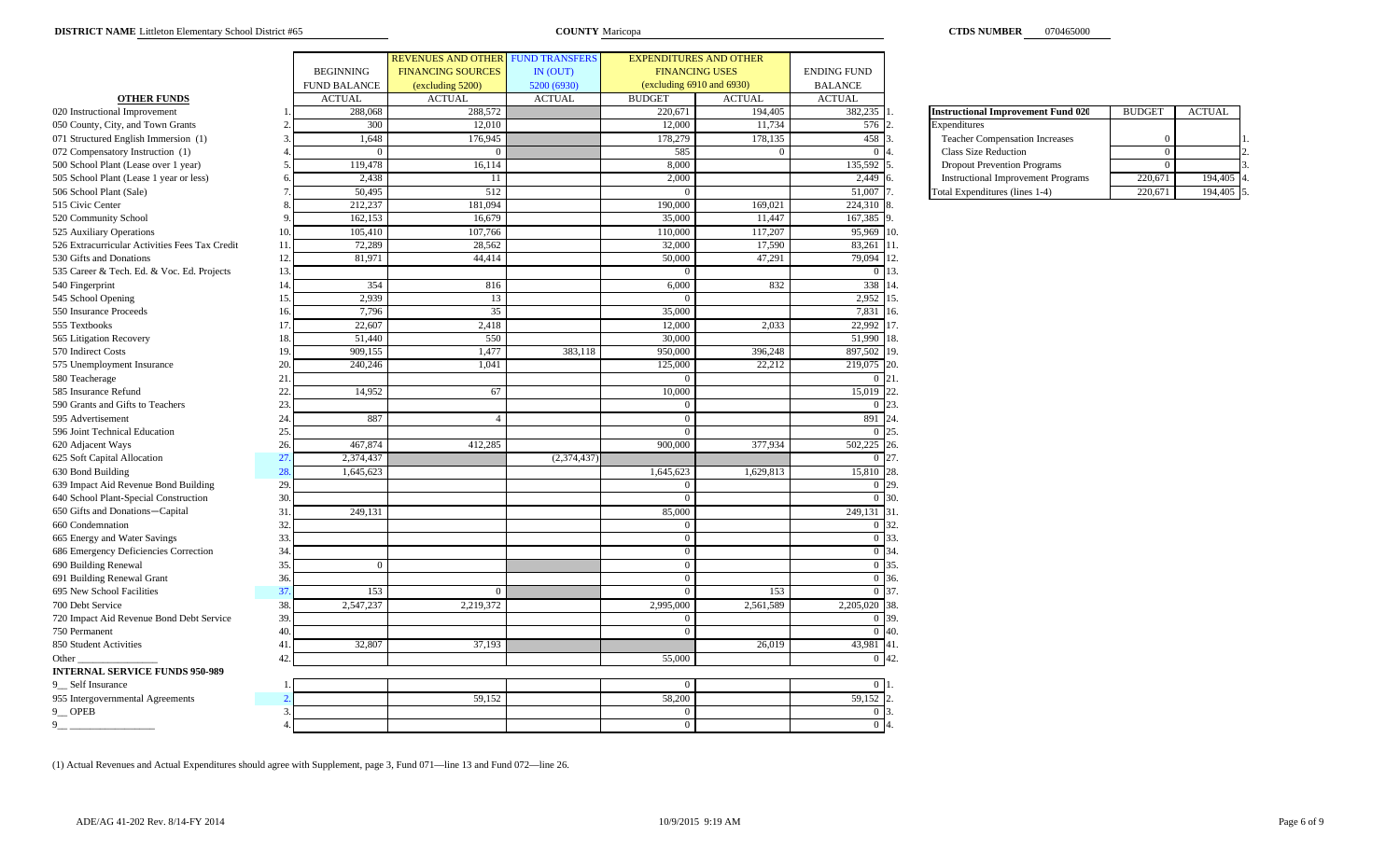**DISTRICT NAME** Littleton Elementary School District #65 Maricopa Maricopa Maricopa Maricopa Maricopa Maricopa Maricopa **COUNTY Maricopa COUNTY Maricopa COUNTY Maricopa COUNTY Maricopa** A. 1. Bonds Outstanding, June 30, 2014 **511,845,000 F.** 2. FY 2014 Assessed Valuations and Tax Rates a. Primary 19 (1941) S201,724,958 Tax Rate 2.4238 2.4238 from Credit Card Companies (A.R.S. §35-391, added by Laws 2014, Ch. 118) b. Secondary \$204,194,298 Tax Rate 3.5518 3. Number of Schools 64. Actual Days in Session 200 5. Area of School District (Square Miles) **(Report this WHETHER OR NOT district changed boundaries in FY 2014)** B. County Approved Liabilities incurred in excess of Unrestricted Unrestricted district budget (A.R.S. §15-907) M & O Capital Outlay 1. Destruction or damage 2. Excessive/unexpected legal expenses 2. 3. Mitigation or removal of health or safety hazard C. Current Expenditures by Category 1. Classroom Instruction excl. Supplies *(Function 1000, except line 2 amount)* \$18,987,032 2. Classroom Supplies (*Function 1000, Object Code 6600)* \$1,054,145<br>3. Administration (*Functions 2300, 2400, 2500, & 2900*) \$3,816,922 3. Administration *(Functions 2300, 2400, 2500, & 2900)* \$3,816,922<br>4. Support Services—Students *(Function 2100)* \$3,498,973 4. Support Services—Students *(Function 2100)* 5. All Other Support Services & Operations *(Functions 2200, 2600, 2700, 3100, & 3400)* \$10,283,179<br>Total Current Expenditures \$37,640,251 6. Total Current Expenditures D. Does the district wish to have indirect cost rates calculated for use in federally funded programs? The set of the set of the set of the set of the set of the set of the set of the set of the set of the set of the set of the set of the set of the set of the set of the set of the set of the set of the set MAINTENANCE AND OPERATION FUND (Do not include costs related to transportation for the following items.) Refer to USFR Chart of Accounts §III for descriptions of the following function and object codes: a. Total Central Services Expenditures (Function 2500) \$1,487,765 b. Total Operation and Maintenance of Plant Expenditures (Function 2600) \$3,053,619 c. Total Communications Expenditures (Object Code 6530) \$258,857 d. Total Tuition Expenditures (Object Code 6560) \$53,733 \$53,733 CAPITAL EXPENDITURESa. Federal and State Projects (Funds 100-499) \$614,366 b. Food Service (Fund 510) \$18,953 OTHERTotal unused sick and vacation leave included in severance pay (All funds) \$122,575 E. Total salaries and benefits expenditures related to an agreement with Department If YES, the following information must be completed to qualify for approved Indirect Cost Rates for FY 2016. Rewards, Discounts, Incentives, and Other Financial Consideration Received

of Labor to settle a decision based on the Fair Labor Standards Act \$0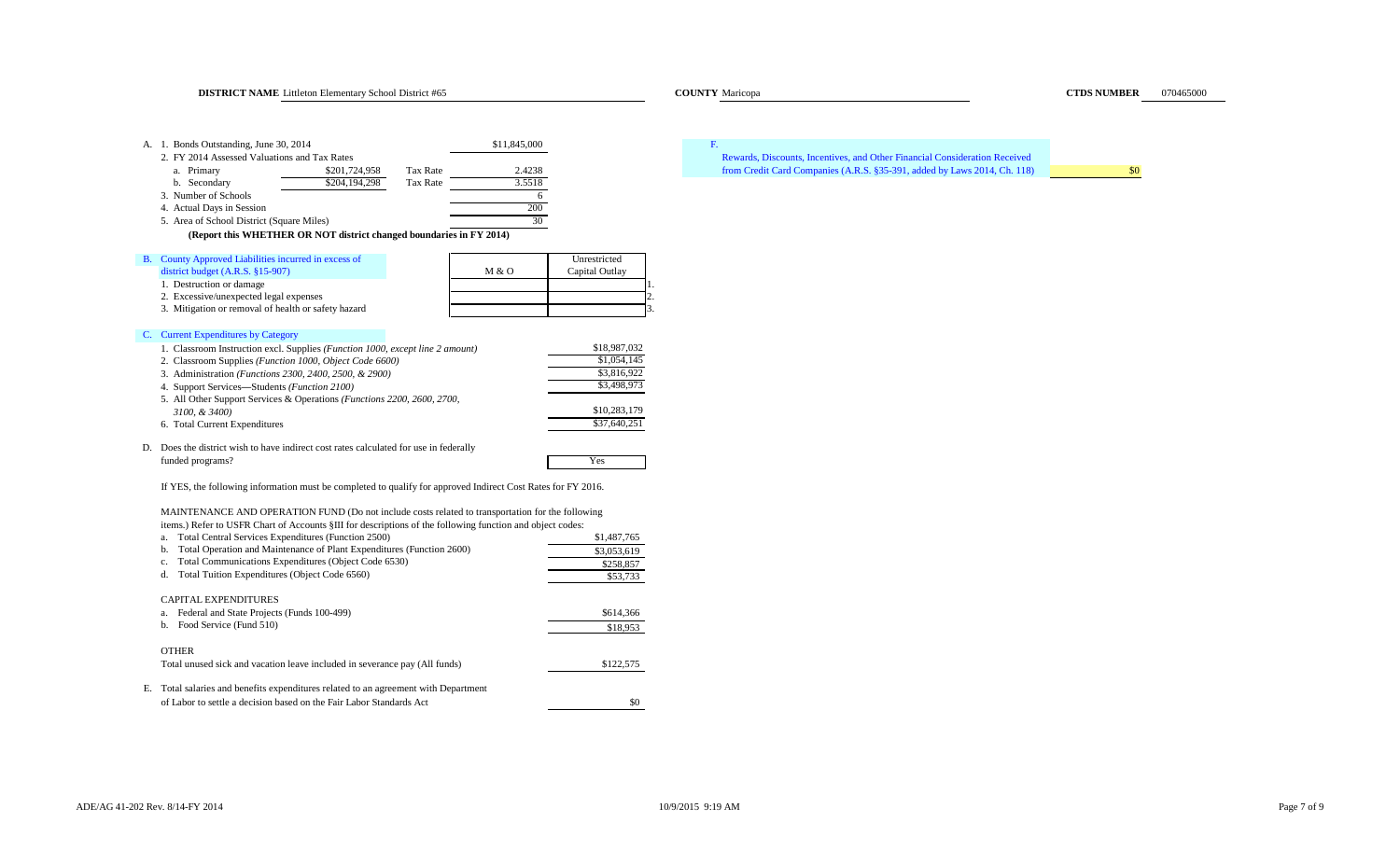## **A. ENROLLMENT OF GIFTED PUPILS BY GRADE (A.R.S. §15-779.02)**

| Areas of Identification [A.R.S. §15-203(A)(15)] | <b>GRADE</b> |  |  |  |     |  |  |    |  |    |  |       |
|-------------------------------------------------|--------------|--|--|--|-----|--|--|----|--|----|--|-------|
|                                                 |              |  |  |  |     |  |  |    |  | 10 |  | TOTAL |
| 1. Quantitative Reasoning                       |              |  |  |  | 10. |  |  | 10 |  |    |  |       |
| 2. Verbal Reasoning                             |              |  |  |  |     |  |  |    |  |    |  |       |
| 3. Nonverbal Reasoning                          |              |  |  |  |     |  |  |    |  |    |  | 92 I. |
| 4. Total Duplicated Enrollment (lines 1-3)      |              |  |  |  |     |  |  | 29 |  |    |  | 160 4 |

## **B. ENROLLMENT OF GIFTED PUPILS BY ETHNICITY**

|                                              | Total Number  | D. MAINTENANCE AND OPERATION FUND EXPENDITURES FOR GIFTED PUPILS (E |               |
|----------------------------------------------|---------------|---------------------------------------------------------------------|---------------|
|                                              | Gifted Pupils | Actual Expenditures for all Gifted Programs:                        |               |
| 1. White, not Hispanic                       |               | 383.658<br>K-8                                                      |               |
| 2. Black, not Hispanic                       |               | $9-12$                                                              |               |
| 3. Hispanic                                  |               | 383.658<br>Total                                                    |               |
| 4. American Indian/Alaskan Native            |               |                                                                     |               |
| 5. Asian or Pacific Islander                 |               | <b>E. EXPENDITURES FOR AUDIT SERVICES</b>                           |               |
| 6. Total Unduplicated Enrollment (lines 1-5) |               | <b>BUDGET</b>                                                       | <b>ACTUAL</b> |

PROGRAM PROGRAM

## **C. M&O SPECIAL EDUCATION PROGRAMS BY TYPE** 2. Federal Audit Expenditures - All Funds

|                                                      | 200          | 200             |      |                                       |                                                                                                  |                             |         |      |         |  |
|------------------------------------------------------|--------------|-----------------|------|---------------------------------------|--------------------------------------------------------------------------------------------------|-----------------------------|---------|------|---------|--|
|                                                      | <b>BUDGE</b> | <b>ACTUAL</b>   |      |                                       | <b>F. MAINTENANCE AND OPERATION FUND EXPENDITURES FOR CAREER LADDER PROGRAM</b>                  |                             |         |      |         |  |
| 1. Autism                                            | 811,739      | 929,433         |      | Actual Expenditures made in FY 2014   |                                                                                                  |                             |         |      |         |  |
| 2. Emotional Disability                              | 45,226       | 229,734         |      |                                       |                                                                                                  |                             |         |      |         |  |
| 3. Hearing Impairment                                |              | 5,325           |      |                                       | <b>G. MAINTENANCE AND OPERATION FUND EXPENDITURES FOR OPTIONAL PERFORMANCE INCENTIVE PROGRAM</b> |                             |         |      |         |  |
| 4. Other Health Impairments                          |              |                 |      | Actual Expenditures made in FY 2014   |                                                                                                  |                             |         |      |         |  |
| 5. Specific Learning Disability                      | 2,740,535    | 2,309,956       |      |                                       |                                                                                                  |                             |         |      |         |  |
| 6. Mild, Moderate, or Severe Intellectual Disability | 684,068      | 904,500 6       |      |                                       | <b>H. MAINTENANCE AND OPERATION FUND EXPENDITURES FOR PERFORMANCE PAY</b>                        |                             |         |      |         |  |
| 7. Multiple Disabilities                             | 398,536      | 313,144         |      | Actual Expenditures made in FY 2014   |                                                                                                  |                             |         |      |         |  |
| 8. Multiple Disabilities with Severe Sensory Impair. | 131,739      | 283,893         |      |                                       |                                                                                                  |                             |         |      |         |  |
| 9. Orthopedic Impairment                             | 62,447       | 57,901          |      |                                       |                                                                                                  |                             |         |      |         |  |
| 10. Developmental Delay                              | 311,794      | 330,985 10.     |      | <b>I. TUITION</b>                     |                                                                                                  | <b>Tuition Expenditures</b> |         |      |         |  |
| 11. Preschool Severe Delay                           |              | 77,308 11       |      |                                       |                                                                                                  |                             |         |      |         |  |
| 12. Speech/Language Impairment                       |              |                 |      | <b>Type 03 Districts Only</b>         |                                                                                                  | <b>Operations</b>           | Capital | Debt | Total   |  |
| 13. Traumatic Brain Injury                           |              |                 |      | 1. Tuition to Other Arizona Districts |                                                                                                  |                             |         |      |         |  |
| 14. Visual Impairment                                | 14,666       | 15,225          | -14. |                                       | for high school students only (objects $6561 & 6565$ )                                           |                             |         |      |         |  |
| 15. Subtotal (lines 1-14)                            | 5,200,750    | 5,457,404 15.   |      | 2. Tuition to Other Arizona Districts |                                                                                                  |                             |         |      |         |  |
| 16. Gifted Education                                 | 368,963      | 383,658 16.     |      |                                       | for all other students (objects 6561)                                                            |                             |         |      |         |  |
| 17. Remedial Education                               |              |                 |      | 3. Tuition to Out-of-State Districts  |                                                                                                  |                             |         |      |         |  |
| 18. ELL Incremental Costs                            | 48,209       |                 | 18.  |                                       | for high school students only (objects $6562 \& 6565$ )                                          |                             |         |      |         |  |
| 19. ELL Compensatory Instruction                     |              |                 | 19.  | 4. Tuition to Out-of-State Districts  |                                                                                                  |                             |         |      |         |  |
| 20. Vocational and Technological Education           |              |                 |      |                                       | for all other students (objects 6562)                                                            |                             |         |      |         |  |
| 21. Career Education                                 |              |                 |      | <b>Non-Type 03 Districts</b>          |                                                                                                  |                             |         |      |         |  |
| 22. Total (lines 15-21)                              | 5,617,922    | $5,841,062$ 22. |      |                                       | 5. Tuition to Other Arizona Districts (object 6561)                                              | 4,359                       |         |      | 4,359 5 |  |

## **D. MAINTENANCE AND OPERATION FUND EXPENDITURES FOR GIFTED PUPILS (ELEMENTARY, SECONDARY, AND TOTAL)**



## 14 **E. EXPENDITURES FOR AUDIT SERVICES**

1. Nonfederal Audit Expenditures - M&O Fund

|      | <b>BUDGET</b> | ACTUAL |  |
|------|---------------|--------|--|
| 6350 | 54,000        | 37.477 |  |
| 6330 |               |        |  |

## 6. Mild, Moderate, or Severe Intellectual Disability 684,068 904,500 6. **H. MAINTENANCE AND OPERATION FUND EXPENDITURES FOR PERFORMANCE PAY**

6. Tuition to Out-of-State Districts (object 6562)

### **All Districts**

- 7. Tuition to Private Schools (object 6563)
- 8. Tuition to Ed Services\Coops\IGAs (object 6564)
- 9. Tuition Other (object 6569) (1)
- 10. Total (lines 1-9)

| <b>Tuition Expenditures</b> |         |      |          |  |  |  |  |  |  |
|-----------------------------|---------|------|----------|--|--|--|--|--|--|
| Operations                  | Capital | Debt | Total    |  |  |  |  |  |  |
|                             |         |      | 0        |  |  |  |  |  |  |
|                             |         |      | 0        |  |  |  |  |  |  |
|                             |         |      | 3.<br>0  |  |  |  |  |  |  |
|                             |         |      | $\Omega$ |  |  |  |  |  |  |
| 4,359                       |         |      | 4,359 5. |  |  |  |  |  |  |

| $\sim$ |  | 1,001 |
|--------|--|-------|
|        |  |       |
|        |  |       |

| 310,474 |  | 310,474 7.  |      |
|---------|--|-------------|------|
|         |  |             | ۰лծ. |
| 53,733  |  | 53,733 9.   |      |
| 368,566 |  | 368,566 10. |      |

(1) Tuition paid to the State and other governmental organizations, such as the Arizona School for the Deaf and Blind, as reimbursement for providing specialized instructional services to students residing within the boundaries of the paying district.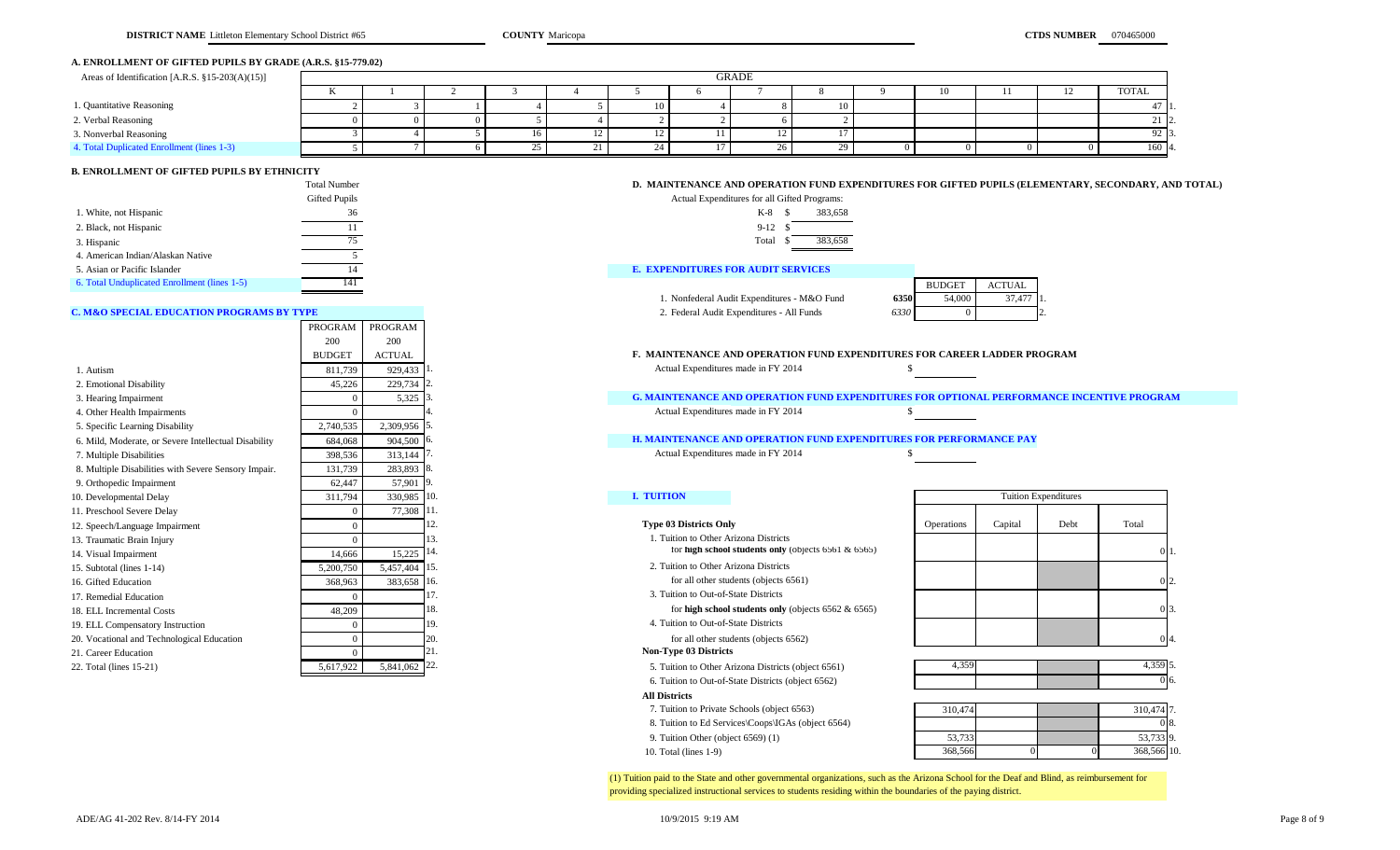### **ADDITIONAL INFORMATION FOR NATIONAL PUBLIC EDUCATION FINANCIAL SURVEY REPORTING**

|                                              |           |                 |             |           | <b>Programs</b> 100-600 |               |           |               |             |               | <b>Programs 700-900</b> |               |  |
|----------------------------------------------|-----------|-----------------|-------------|-----------|-------------------------|---------------|-----------|---------------|-------------|---------------|-------------------------|---------------|--|
|                                              |           |                 | Purchased   |           |                         |               | Judgments |               |             |               |                         |               |  |
|                                              |           | Employee        | Services    |           |                         |               | Against a | Redemption of | Interest    |               | All                     |               |  |
| <b>Funds 020-799</b>                         | Salaries  | <b>Benefits</b> | 6300, 6400, | Supplies  | Property                | Dues and Fees | District  | Principal     | 6841, 6842, | Miscellaneous | <b>Object Codes</b>     | <b>Total</b>  |  |
|                                              | 6100      | 6200            | 6500        | 6600      | 6700                    | 6810          | 6820      | 6831, 6832    | 6850        | 6890          | (excluding 6900)        |               |  |
| 1000 Instruction                             | 1,132,948 | 245,209         | 328,989     | 907,009   | 839,949                 | 1,750         |           |               |             | 17,220        |                         | 3,473,074     |  |
| 2000 Support Services                        |           |                 |             |           |                         |               |           |               |             |               |                         |               |  |
| 2100 Students                                | 173,263   | 49,281          | 20,296      | 61,644    |                         | 150           |           |               |             |               |                         | 304,634       |  |
| 2200 Instructional Staff                     | 776,622   | 190,361         | 119,281     | 17,517    | 4,451                   | 2,335         |           |               |             |               |                         | ,110,567      |  |
| 2300 General Administration                  |           |                 | 2,906       | 427       | 143                     |               |           |               |             |               |                         | 3,476         |  |
| 2400 School Administration                   | 43,712    | 8,384           | 504         |           | 70,431                  |               |           |               |             |               |                         | 123,031       |  |
| 2500, 2900 Central Services, Other           | 100       | 20,298          | 321,684     | 19,519    | 651,769                 | 2,545         |           |               |             |               |                         | 1,015,915     |  |
| 2600 Operation and Maintenance of Plant      | 34,130    | 6,938           | 12,021      | 16,013    | 2,397                   |               |           |               |             |               |                         | 71,499        |  |
| 2700 Student Transportation                  | 48,792    | 16,762          | 33,197      | 50,904    | 156,046                 |               |           |               |             |               |                         | 305,701 8     |  |
| 3000 Operation of Noninstructional Services  |           |                 |             |           |                         |               |           |               |             |               |                         |               |  |
| 3100 Food Service Operations                 | 76,087    | 24,336          | 1,236,382   | 1,946,167 | 37,704                  | 14,971        |           |               |             |               |                         | 3,335,647     |  |
| 3200 Enterprise Operations                   |           |                 |             |           |                         |               |           |               |             |               |                         |               |  |
| 3300 Community Services Operations           |           |                 |             |           |                         |               |           |               |             |               |                         |               |  |
| 3400 Bookstore Operations                    |           |                 |             |           |                         |               |           |               |             |               |                         |               |  |
| 4000 Facilities Acquisition and Construction |           |                 | 2,151,067   |           |                         |               |           |               |             |               |                         | 2,151,067     |  |
| 5000 Debt Service                            |           |                 |             |           |                         |               |           | 1,961,621     | 716,924     |               |                         | 2,678,545 1   |  |
| Total (lines 1-14)                           | 2,285,654 | 561,569         | 4,226,327   | 3,019,200 | 1,762,890               | 21,751        |           | 1,961,621     | 716,924     | 17,220        |                         | 14,573,156 15 |  |

|                                                                    |                           | Certified                                                |                          |                                                          | <b>Property</b> | All Other        |       |
|--------------------------------------------------------------------|---------------------------|----------------------------------------------------------|--------------------------|----------------------------------------------------------|-----------------|------------------|-------|
|                                                                    | <b>Certified Teachers</b> | Substitutes                                              | <b>Contract Teachers</b> | <b>Funds 020-799</b>                                     | 6700            | (excluding 6900) | Total |
|                                                                    |                           | $(in Object 6100)$ $(in Object 6100)$ $(in Object 6300)$ |                          | 1. Program 700                                           |                 |                  |       |
| 1. Regular Education (Programs 100, 280, 520, and 550)             | 10.991.470                | 398.168                                                  |                          | 2. Program 800                                           |                 |                  |       |
| 2. Special Education (Programs 200-230, 250, and 300-399)          | .764,854                  |                                                          |                          | 3. Program 900                                           |                 |                  |       |
| 3. Vocational Education (Programs 270 and 540)                     |                           |                                                          |                          | 4. Total (lines 1-3)                                     |                 |                  |       |
| 4. Other Programs (Programs 240, 260, 265, 510-515 and 530)        | 483.368                   |                                                          |                          |                                                          |                 |                  |       |
| 5. Cocurricular Activities, Athletics, and Other (Program 600-630) | 80,025                    |                                                          |                          | <b>Property Detail for Function 4000 (Funds 020-799)</b> |                 |                  |       |

| 6. Textbooks (Function 1000, Object 6640) | 844,458 6.                      | 3.6730 Equipment    |                         |
|-------------------------------------------|---------------------------------|---------------------|-------------------------|
| 7. Number of FTE-Certified Teachers       | $202$ $\blacksquare$<br>293 II. | Total (lines 1-3)   |                         |
| 8. Number of FTE-Contract Teachers        | -0 ls.                          | 5.6450 Construction | $126220$ 5<br>2,120,220 |

## **Teacher Salaries (All Funds, Function 1000) Programs 700-900 Expenditure Detail (Funds 020-799)**

|                         | <b>Property</b> | All Other        |       |
|-------------------------|-----------------|------------------|-------|
| <b>Funds 020-799</b>    | 6700            | (excluding 6900) | Total |
| 1. Program 700          |                 |                  |       |
| 2. Program 800          |                 |                  | 12.   |
| 3. Program 900          |                 |                  | 13.   |
| 4. Total (lines $1-3$ ) |                 |                  | 14.   |

## **Froperty Detail for Function 4000 (Funds 020-799)**

|                                           |            | 1.6710 Land and Improvements      | ) II           |  |
|-------------------------------------------|------------|-----------------------------------|----------------|--|
| Other Items (All Funds)                   |            | 2.6720 Buildings and Improvements | J 12.          |  |
| 6. Textbooks (Function 1000, Object 6640) | 844.458 6. | 3.6730 Equipment                  |                |  |
| 7. Number of FTE-Certified Teachers       | 293 17     | $4. Total (lines 1-3)$            | ) 14           |  |
| 8. Number of FTE-Contract Teachers        | ) 18.      | 5.6450 Construction               | $2,126,220$ 5. |  |